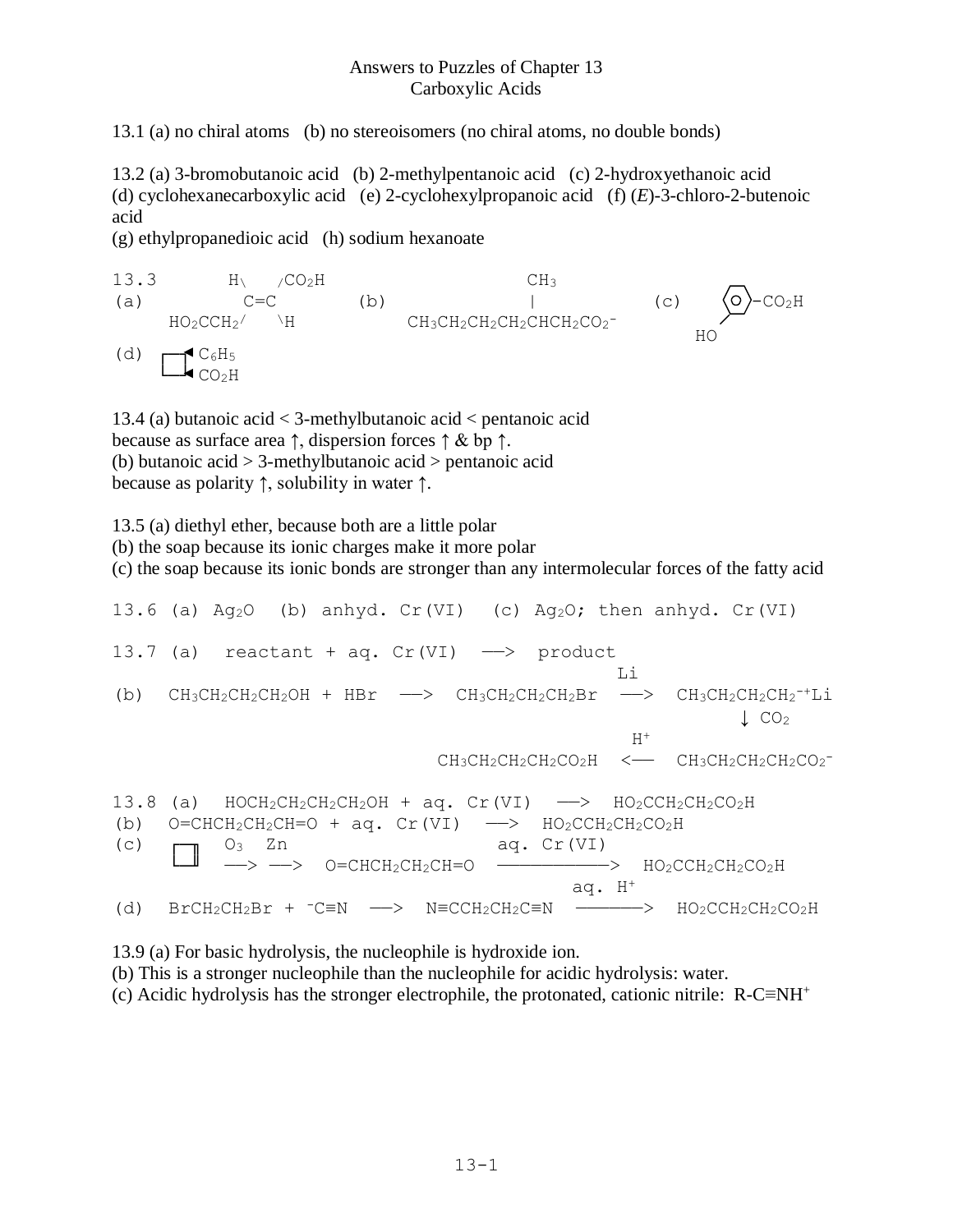

13.10 O- Br NH<sup>2</sup>  $\frac{1}{2}$  $A = CH_3CH-C=N;$  **B** = CH<sub>3</sub>CHC≡N; **C** = CH<sub>3</sub>CHC≡N

 Cl Cl Cl <sup>|</sup> <sup>|</sup> <sup>|</sup> 13.11 in basicity: CH3CH2-CÖ<sup>2</sup> - > CH2CH2-CÖ<sup>2</sup> - > CH3CH-CÖ<sup>2</sup> - > CH3C-CÖ<sup>2</sup> <sup>δ</sup><sup>+</sup> <sup>δ</sup><sup>+</sup> <sup>δ</sup>+|δ<sup>+</sup> Cl

because 2 Cl's put more  $\delta$ + on a C, which stabilize the base e's more; also a nearer Cl puts its  $\delta$ + closer and stabilizes the base e's more than a distant Cl.

 Cl Cl Cl <sup>|</sup> <sup>|</sup> <sup>|</sup> so in acidity: CH3CH2CO2H < CH2CH2CO2H < CH3CHCO2H < CH3CCO2H bo in acrarcy. Chych<sub>2</sub>co<sub>2</sub>n < ch<sub>2</sub>ch<sub>2</sub>co<sub>2</sub>n < chychoc<sub>2</sub>n < chyc Cl

13.12

|<br>|-<br>|<br>| the conjugate bases' basicity: C6H5CH2CHCÖ2<sup>-</sup> < CH3CÖ2<sup>-</sup> because the first base's + stabilizes the base e's. So phenylalanine is more acidic.

13.13 (a)  $\mathbf{A} \equiv \text{CH}_3\text{CH}_2\text{O}^-$ ;  $\mathbf{B} \equiv \text{CH}_3\text{CH}_2\text{OH}$  (b)  $\text{CH}_3\text{CH}_2\text{OH}$  $O^ O^ \frac{1}{\sqrt{2}}$ (c)  $\mathbf{D}$  = CH<sub>3</sub>CO<sub>2</sub><sup>-</sup>;  $\mathbf{E}$  = CH<sub>3</sub>CO<sub>2</sub>H (d) CH<sub>3</sub>CO<sub>2</sub><sup>-</sup> (e) CH<sub>3</sub>CHCH<sub>2</sub>CHCH<sub>2</sub>CH<sub>2</sub>O<sup>-</sup> (f)  $HCO<sub>2</sub>H$  (g)  $I = (CH<sub>3</sub>)<sub>2</sub>CHCH<sub>2</sub>OH$  or  $(CH<sub>3</sub>)<sub>2</sub>CHCH=O$ ;  $J = (CH<sub>3</sub>)<sub>2</sub>CHCO<sub>2</sub>H$  (h)  $CH<sub>3</sub>CH=O$ 

 $+NH<sub>3</sub>$ 

13.14 (a) LiAlH<sub>4</sub>; then H<sup>+</sup> (b) H<sub>2</sub>, Pt (c) LiAlH<sub>4</sub>; then H<sup>+</sup>; then H<sub>2</sub>, Pt (d) LiAlH<sub>4</sub>; then H<sub>2</sub>, Pt; then anhyd. Cr(VI); then  $Zn/Hg$ , HCl

13.15 Cl  $\|$ CH<sub>3</sub>CHCH<sub>2</sub>CH<sub>2</sub>CH<sub>2</sub>CCl

 $13.16$   $HO_2C\left\{O\right\} - CO_2H$ 

Since 2/3 of the 6 Hs resonate in the phenyl region, there are 4 phenyl Hs and 2 phenyl substituents. Since 1/3 of the 6 Hs resonate in the carboxylic acid region, there are 2 carboxylic acid groups, both on the phenyl ring. Because the phenyl H signal is a sharp singlet, all the phenyl Hs are equivalent. So, the carboxylic acid groups must be at opposite ends of the phenyl ring.

13.17 ~3400 cm<sup>-1</sup>: alcohol O-H; ~3050 cm<sup>-1</sup>: sp<sup>2</sup> C-H; ~2700, 2600 cm<sup>-1</sup>: carboxylic acid O-H;  $\sim$ 2900 cm<sup>-1</sup>: sp<sup>3</sup> C-H;  $\sim$ 1720 cm<sup>-1</sup>: ketone C=O;  $\sim$ 1710 cm<sup>-1</sup>: carboxylic acid C=O;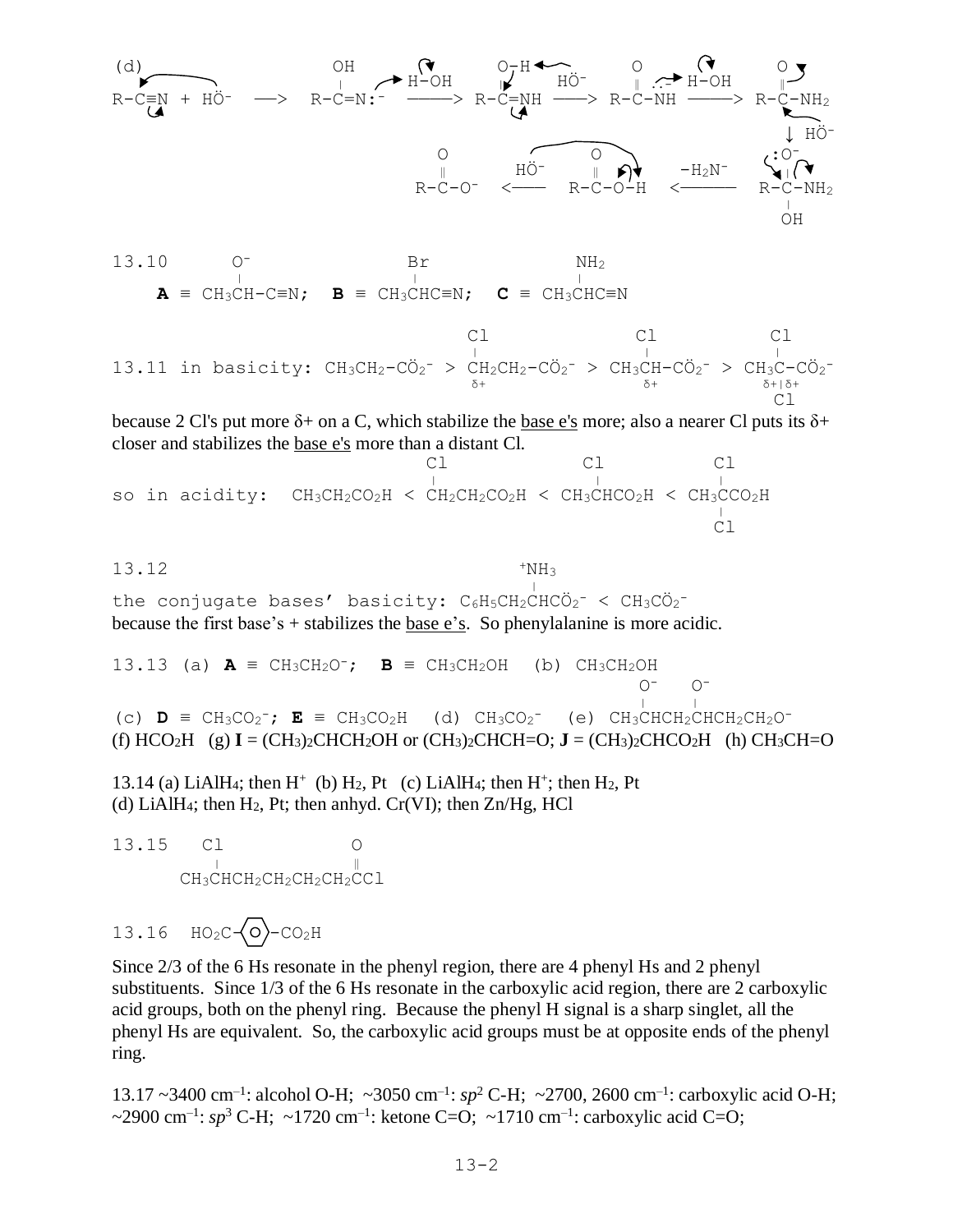$\sim$ 1660 cm<sup>-1</sup>: C=C;  $\sim$ 1200 cm<sup>-1</sup>: C-O;  $\sim$ 800 cm<sup>-1</sup>: sp<sup>2</sup> C-H

13.18 (a) propanoic acid: CH3CH2CO2H (b) sodium methanoate: NaO2CH<sup>2</sup> (c) e.g., 2-bromopropanoic acid: CH3CHBrCO2H (d) butanedioic acid: HO2CCH2CH2CO2H (e) e.g., 5-hexenoic acid:  $H_2C=CHCH_2CH_2CH_2CO_2H$ 



13.20 Ethanoic acid because of its tendency to form dimers with *2* H "bonds".

13.21  $O-H$  $\bigcup_{\mathbb{C}=\mathbb{O}}$ HO

The 2-isomer has intramolecular H "bonds", which lessen the intermolecular H "bonds" & mp.

13.22 (a) CH<sub>3</sub>CH<sub>2</sub>CH<sub>2</sub>OH + aq. Cr(VI)  
\n(b) (CH<sub>3</sub>)<sub>2</sub>CHCH<sub>2</sub>OH + aq. Cr(VI)  
\n(c) CH<sub>3</sub>OH + aq. Cr(VI)  
\n(d) CH<sub>3</sub>CH<sub>2</sub>CH<sub>2</sub>CH<sub>2</sub>OH + HBr 
$$
\longrightarrow
$$
 CH<sub>3</sub>CH<sub>2</sub>CH<sub>2</sub>CH<sub>2</sub>CH<sub>2</sub>CH<sub>2</sub>CH<sub>2</sub>CH<sub>2</sub>CH<sub>2</sub>CH<sub>2</sub>CH<sub>2</sub>CH<sub>2</sub>CH<sub>2</sub>CH<sub>2</sub>CH<sub>2</sub>CH<sub>2</sub>CH<sub>2</sub>CH<sub>2</sub>CH<sub>2</sub>CH<sub>2</sub>CH<sub>2</sub>CH<sub>2</sub>CH<sub>2</sub>CH<sub>2</sub>CH<sub>2</sub>CH<sub>2</sub>CH<sub>2</sub>CH<sub>2</sub>CH<sub>2</sub>CH<sub>2</sub>CH<sub>2</sub>CH<sub>2</sub>CH<sub>2</sub>CH<sub>2</sub>CH<sub>2</sub>CH<sub>2</sub>CH<sub>2</sub>CH<sub>2</sub>CH<sub>2</sub>CH<sub>2</sub>CH<sub>2</sub>CH<sub>2</sub>CH<sub>2</sub>CH<sub>2</sub>CH<sub>2</sub>CH<sub>2</sub>CH<sub>2</sub>CH<sub>2</sub>CH<sub>2</sub>CH<sub>2</sub>CH<sub>2</sub>CH<sub>2</sub>CH<sub>2</sub>CH<sub>2</sub>CH<sub>2</sub>CH<sub>2</sub>CH<sub>2</sub>CH<sub>2</sub>CH<sub>2</sub>CH<sub>2</sub>CH<sub>2</sub>CH<sub>2</sub>CH<sub>2</sub>CH<sub>2</sub>CH<sub>2</sub>CH<sub>2</sub>CH<sub>2</sub>CH<sub>2</sub>CH<sub>2</sub>CH<sub>2</sub>CH<sub>2</sub>CH<sub>2</sub>CH<sub>2</sub>CH<sub>2</sub>CH<sub>2</sub>CH<sub>2</sub>CH<sub>2</sub>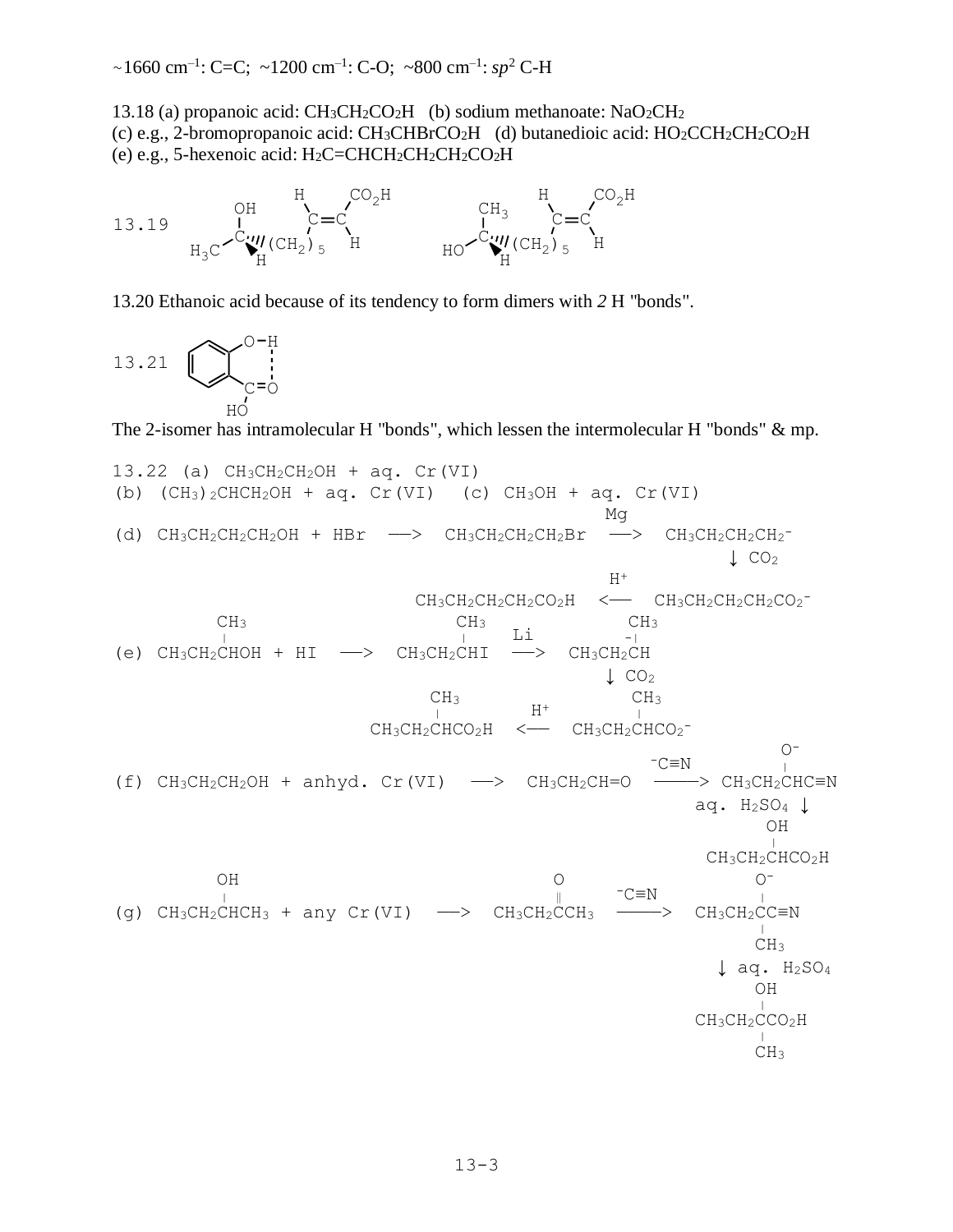